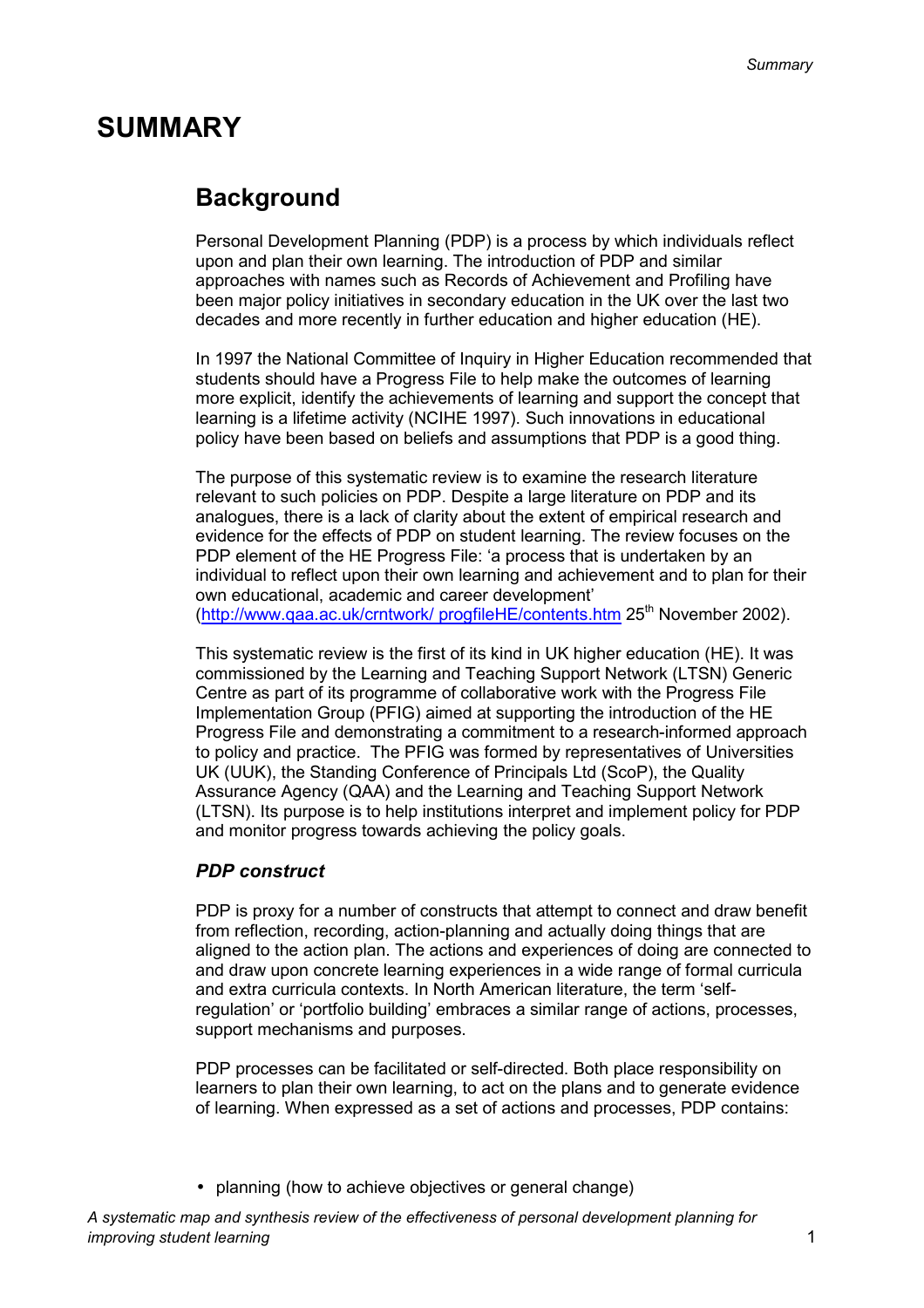- doing (learning through the experience of doing with greater awareness)
- recording (thoughts, ideas, experiences, evidence of learning through writing, audio, video, visual or other means)
- reviewing (reflections on what has happened, making sense of it all)
- evaluating (making judgements about self and own work and determining what needs to be done to develop/improve/move on)

### **Aims**

The purposes of the review are as follows:

- to create a map of the empirical research that has been undertaken on PDP processes in higher and related education to inform discussions on what future research might usefully address
- to synthesize the known evidence for the effects of PDP on student learning in higher and related education, for the benefit of policy-makers and users of policy including students

## **Review questions**

In the context of the introduction of policy on personal development planning the review questions are as follows:

- *Systematic map:* What empirical research has been undertaken on the use of PDP in higher and related education?
- *In-depth review (systematic synthesis):* What evidence is there that processes that connect reflection, recording, planning and action improve student learning?

## **Methods**

The systematic map and synthesis review were undertaken using EPPI-Centre methods, procedures and tools. The methods are based upon a research question specified by users of research and formal methods for:

- determining the scope of the review
- identifying potentially relevant studies through searching and screening
- describing studies through keywording to produce a 'map' of research activity
- determining the studies to be included in the in-depth review
- in-depth scrutiny through a process of data-extraction of each study that includes judgements of research quality and weight of evidence that the findings of individual studies contributed to the review question
- synthesis of such studies identified as relevant
- quality assurance procedures for the methodology

## **Results of systematic map and in-depth review**

*A systematic map and synthesis review of the effectiveness of personal development planning for improving student learning* 2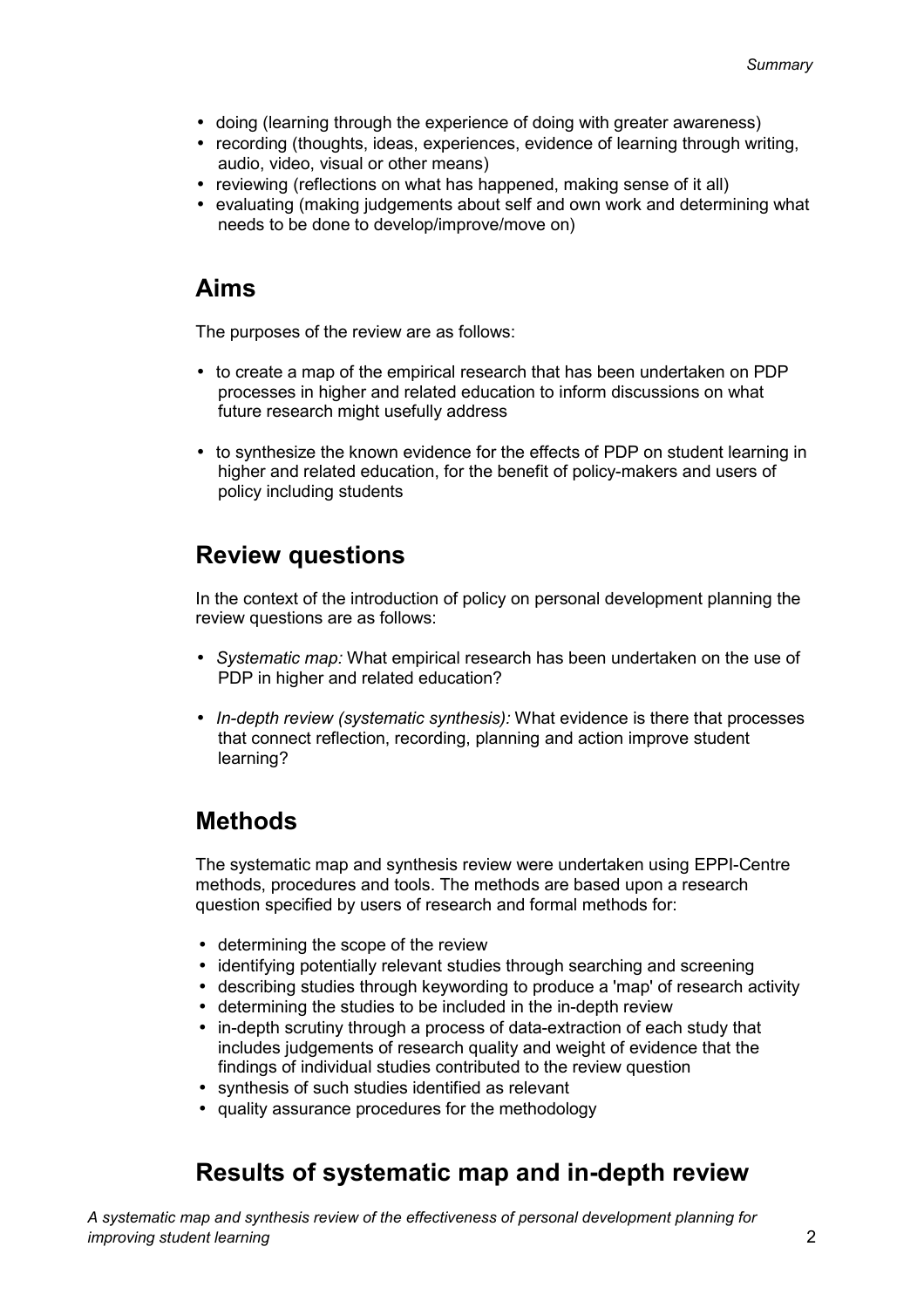### **1. Identification of studies**

The systematic review developed a search strategy and detailed inclusion and exclusion criteria to identify the English language empirical literature on PDP-type processes. This literature was not easily identifiable by agreed key terms in the literature. Most of the studies identified were from outside the UK and were identified by electronic databases with only 8% identified through contacts with workers in the field; 15% of the studies were not published. No one single source identified more than 41% of the relevant literature.

### **2. Mapped studies**

The identified literature was described in a map of research activity on PDP. The findings of the map included the following:

- **Approaches to PDP in the literature**: Most of the research has been undertaken on learning logs and journals and diaries and studies of reflective practice. Most studies adopted a prescriptive approach to PDP implementation in order to achieve course-specific outcomes, but there were also many studies that adopted a negotiated approach to implementation for coursespecific outcomes and for broader self-development. A significant proportion of studies used a prescriptive approach to implementation to achieve broader self-development. Studies of learning logs and journals, reflective practice, self-assessment and self-regulation were particularly associated with coursespecific outcomes. Studies of Records of Achievement and self-direction were slightly more likely to be associated with broader self-development aims. There is considerable international overlap in the frequency that the different terms for PDP are used, but it is clear that records of achievement and profiling are particularly UK phenomena, and that self-direction and selfregulation are particularly common in North American studies.
- **Context of the studies**: Most of the studies were undertaken in the USA or the UK; most concerned HE and focused on learners. Studies in HE compared with other educational settings focused slightly more on coursespecific than on broad developmental outcomes. Studies in HE were more likely to have used learning logs, journals and reflective practice and less likely to have used action planning and Records of Achievement than other educational settings. Studies in secondary schools were more likely to have used PDP styles of self-regulation, learning style and attitudes to learning. Knowledge gains were common outcome measures in studies in all educational settings but particularly in HE.
- **Study outcome measures**: Most of the research outcome variables were on approaches to learning and learning styles. Next most common was knowledge gains, skills and identity; career or employment outcomes were rare. The most common method of measuring outcomes was through participants' views. There was little variation across work or course contexts in the type of outcomes measures; the use of learning logs and journals and reflective practice were relatively more common in studies with course-specific outcomes.
- **Research design**: The most common designs were the exploration of relationships between variables followed by evaluations of naturally occurring policies and practices, then evaluations of researcher-manipulated interventions. Relatively more of the studies from the USA and Australia were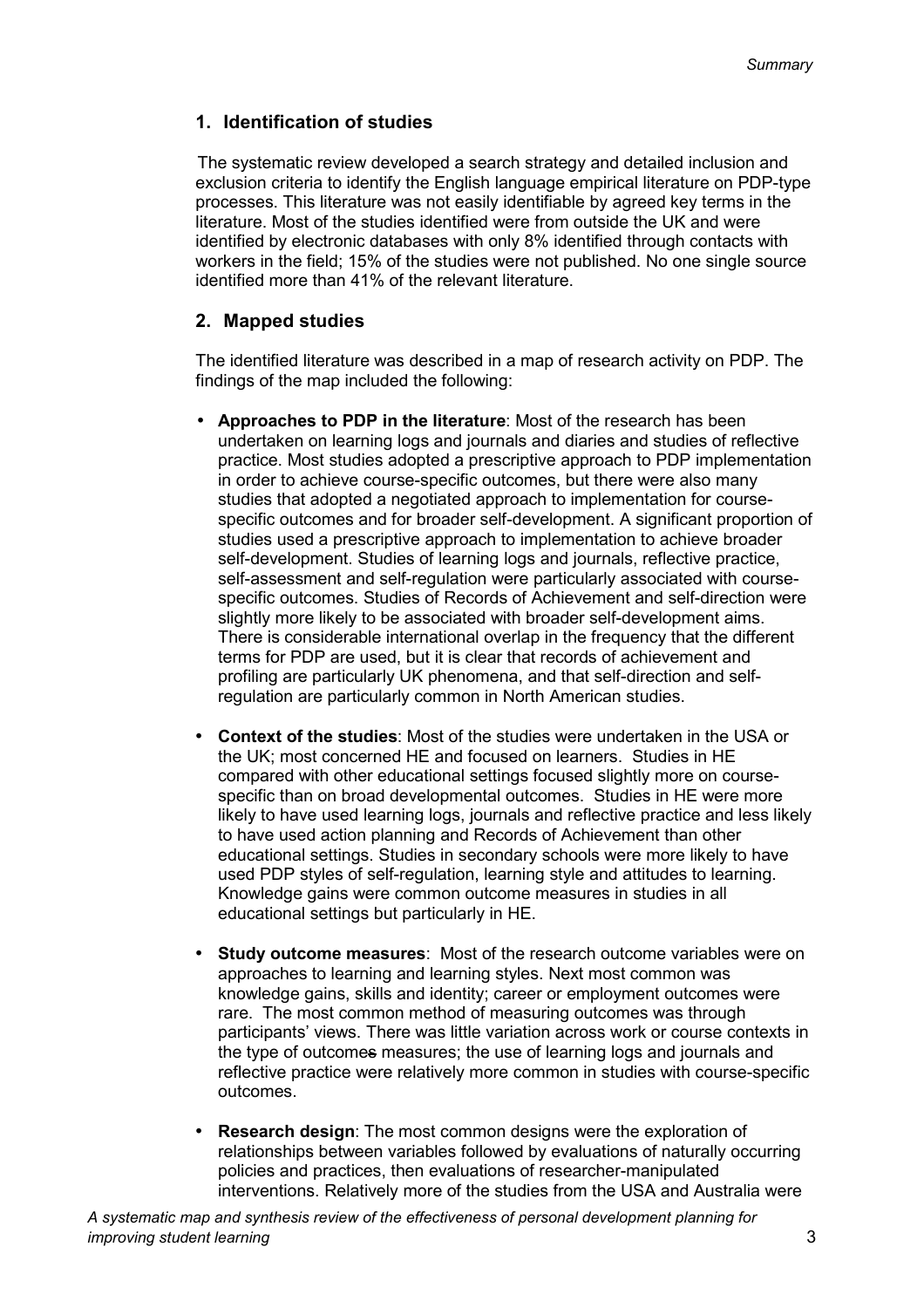evaluations of researcher-manipulated interventions compared with other countries. Very few of the studies from the USA were descriptive. UK studies were more likely to be descriptive and emphasise exploration of relationships compared with other countries. Very few of the UK studies were evaluations of researcher-manipulated interventions.

### **3. In-depth review and synthesis**

A sub-set of the studies in the map of research activity was selected for synthesis of research findings in the in-depth review. The basis for inclusion in the in-depth review was that the study type was an evaluation of a researcher-manipulated intervention and included objective external outcome measures. The findings of the in-depth review included the following:

- **Characteristics of the subset of studies included in the in-depth review (data extracted) compared to all studies included in the map**: The studies in the in-depth review did not differ in obvious ways from the rest of the mapping keyworded studies. This applies equally to the evaluation studies not included in the in-depth review on sub-concepts of PDP; the context of PDP; reasons for learners using PDP; focus on course-specific or broader self-development aims; population focus; sex of learners; age of learners; and educational setting. The studies in the in-depth review were more likely to be concerned with both self-regulation and prescribed approaches to implementation and less likely to be concerned with independent learning, logs and journals, and cooperative learning; they were also slightly less likely to be concerned with self-assessment. Studies in the in-depth review were more likely to have been undertaken in the USA with few evaluations of researcher-manipulated interventions undertaken in the UK. Studies in the indepth review were relatively over-represented in terms of outcomes of knowledge attainment and less represented in terms of identity and attitudes to learning outcomes compared with all mapped studies and the evaluation studies not included in the in-depth review.
- **Weight of evidence of studies in the in-depth review**: All of the studies in the in-depth review were assessed on (A) the quality of the study in terms of accepted practice within the research design employed; (B) the appropriateness of that research design for addressing the systematic review question; (C) the relevance of the focus of the study in relation to the systematic review question; (D) an overall judgement about the weight of evidence that the results of the study provide towards answering the review question based on judgements A, B and C. Four of the 25 studies were rated as contributing a high, 15 a medium, and six a low weight of evidence to answering the review question.
- **Weight of evidence and direction of results**: Most studies reported a positive effect of PDP on learning. Some studies did not find any evidence of an effect but only one study reported a negative effect of PDP on learning compared with controls. Most of the evidence showing positive effects was reported from studies rated as medium in terms of weight of evidence. The results do not suggest that weaker evidence is more positive about the effects of the PDP interventions. The conclusion is that PDP can have a positive effect on student learning.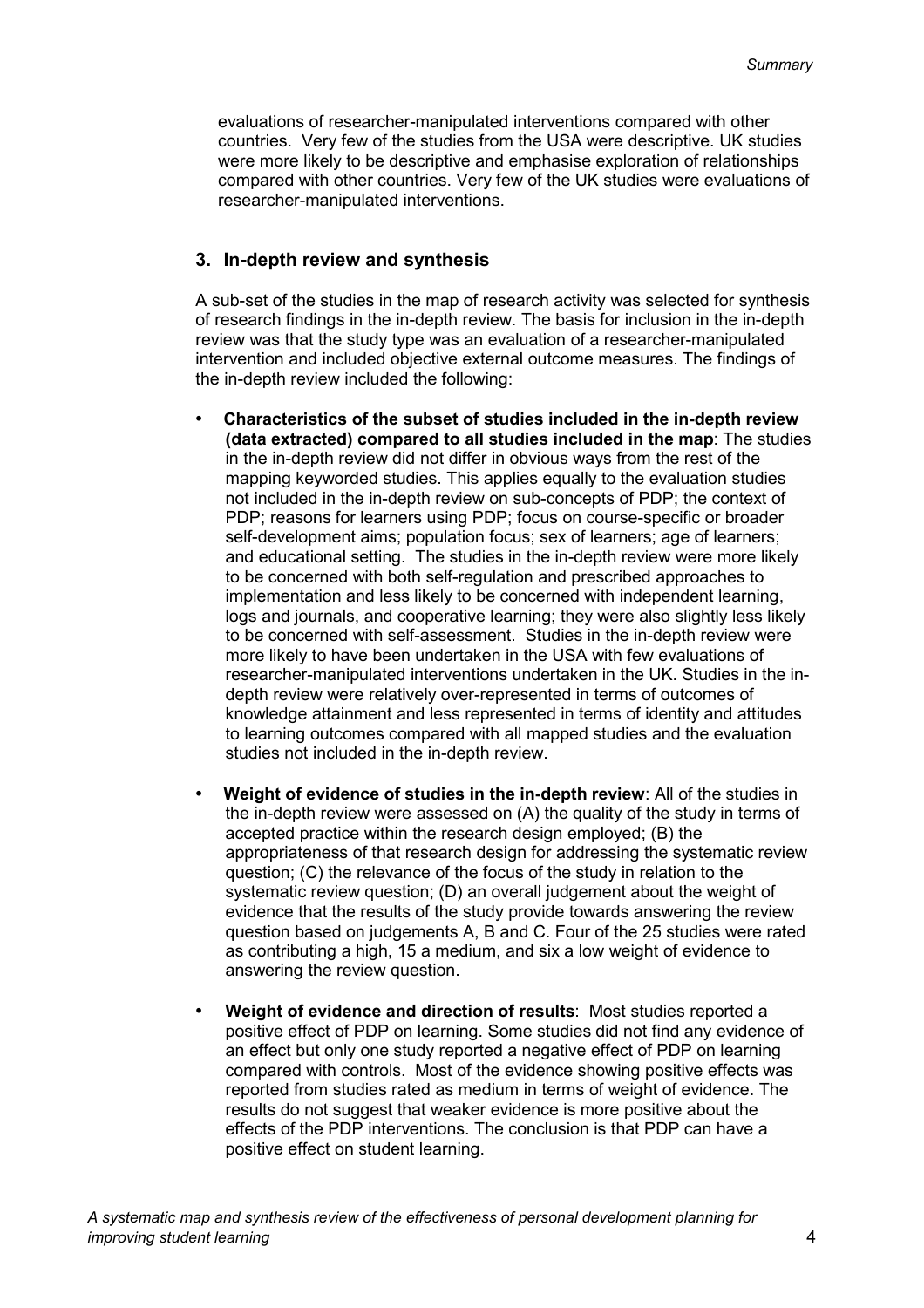- **Results of studies on outcomes of student attainment**: Fourteen out of the 25 studies measured 'attainment', ten of which were rated as having high or medium weight of evidence for the review. All the ten studies reported positive effects on student learning in terms of 'attainment'. This suggests that PDP can have a positive effect on student attainment.
- **Results of studies on outcomes of student 'learning styles'**: Fourteen out of the 25 studies measured approaches to learning outcomes and 13 of these were rated as providing high or medium weight of evidence. Of these 13 studies, nine reported positive effects on learning styles, one reported mixed effects and three reported no evidence of effect. This suggests a positive effect of PDP on students' approaches to learning.
- **Results of studies on outcomes of student 'personal' outcomes**: Four out of the 25 studies measured 'personal' outcomes and three were medium-rated for weight of evidence. One of these medium weight of evidence studies reported a positive effect on personal variables. The other two studies reported a negative effect and no evidence of effect respectively. There is insufficient evidence from these studies to conclude that PDP effects positively or negatively the personal outcomes for learners.
- **Effects of independent variables of different PDP approaches, contextual variables and person variables on the impact of different aspects of student learning**: The relatively few studies meeting the narrower inclusion criteria and the heterogeneity in their samples, interventions and measures of outcomes makes it difficult to differentiate more specific results in terms of effects.

## **Conclusions**

### *Strengths and limitations of the review*

There have been few literature reviews on this topic in UK higher education. This is the first systematic review.

The current stage of development of the field, the diversity of practice that results from different policy-practice contexts and the heterogeneous research arising from this complexity limit the extent that clear conclusions can be drawn about the usefulness of PDP in enabling learning. One systematic map and in-depth review and synthesis cannot in itself overcome these complexities but can provide some clarity about the research evidence and its implications for policy, practice and further research.

The literature search required screening of over 14,000 references using three search strategies and undertaking empirical checks on the inclusiveness of the search strategy results. Only studies in the English language were included. It is not known what other relevant materials in other languages would have contributed to the review's findings.

Another issue is the decisions made about research methodology. Firstly, a decision was made to limit the synthesis findings to evaluations of researchermanipulated interventions with independent outcome measures. Secondly, the criteria adopted for making judgements about study quality (category A in the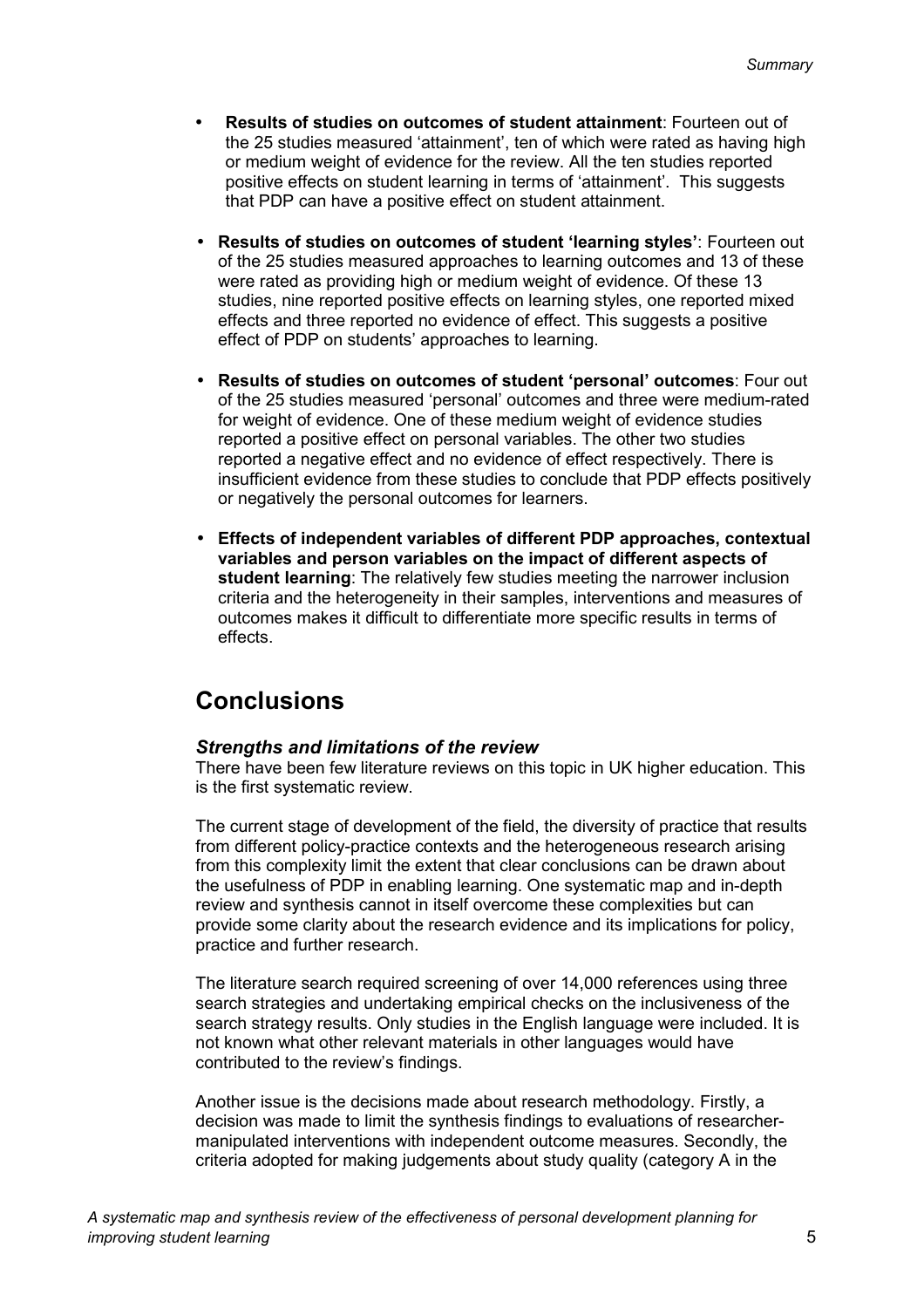weight of evidence process) were not strict so the results of the synthesis, although strong in direction, should be considered as tentative.

The study confirms the value of the approach in providing the evidence to inform the development of policy and practice in respect of teaching and students' learning.

### *Policy-makers and the funders of research*

The findings of the map and synthesis confirm the central policy claim that PDP supports the improvement of students' academic learning and achievement. The absence of research studies that address other claims, particularly those relating to broader self-development and improved employability outcomes, means that these claims cannot be substantiated at this stage. The implications are that the development of PDP should be encouraged but a policy steer, supported by targeted funding, may be necessary to ensure that relevant, good quality and properly described research is undertaken to extend our knowledge of the most effective strategies and contexts for PDP as well as the effects of these on different outcomes. This could be achieved by (a) requiring greater clarity on these issues before funding new research and (b) encouraging greater use of secondary research to provide focus and sustainability in the field.

#### *Educators and learners*

The systematic map and synthesis revealed many examples of interesting practice. The review provides evidence to students, teachers and institutional administrators that the processes and actions that underlie PDP do have a positive impact on student attainment and approaches to learning.

There is insufficient evidence to conclude what effects, if any, PDP has on personal factors such as identity. There is also insufficient evidence to state which balance of the many PDP approaches is more or less effective in impacting on student learning. Neither is there evidence to comment on the influence of the individual teacher in promoting and facilitating learning through PDP.

The study was focused on higher education but the findings will have implications for educators and learners in other formal learning environments (e.g. schools and further education colleges) which employ PDP congruent processes as an aid to learning.

#### *Change agents working in institutions and national bodies*

Those individuals charged to act as agents of change in supporting the development of PDP within institutions **–** such as staff and educational developers, or national bodies like the LTSN **–** have been primarily influenced by policy claims, PDP practitioner arguments for PDP, and their own beliefs and experiential learning. The synthesis provides PDP change agents with a body of research to inform their work as well as evidence to those with whom they work. Similarly, institutional managers may also seek such evidence before committing the institution to major change programmes and investment in new systems.

#### *Researchers*

The map and synthesis have shown that research on PDP and its analogues is still a young area of research with little coherence in terms used, research focus or availability of research. There is also a lack of balance, at least in the UK, between descriptive and experimental research testing the effects of the introduction of PDP. Many studies examining effects of PDP focused on participants' views while these are crucial, they are only one aspect of studying the effects of an approach to